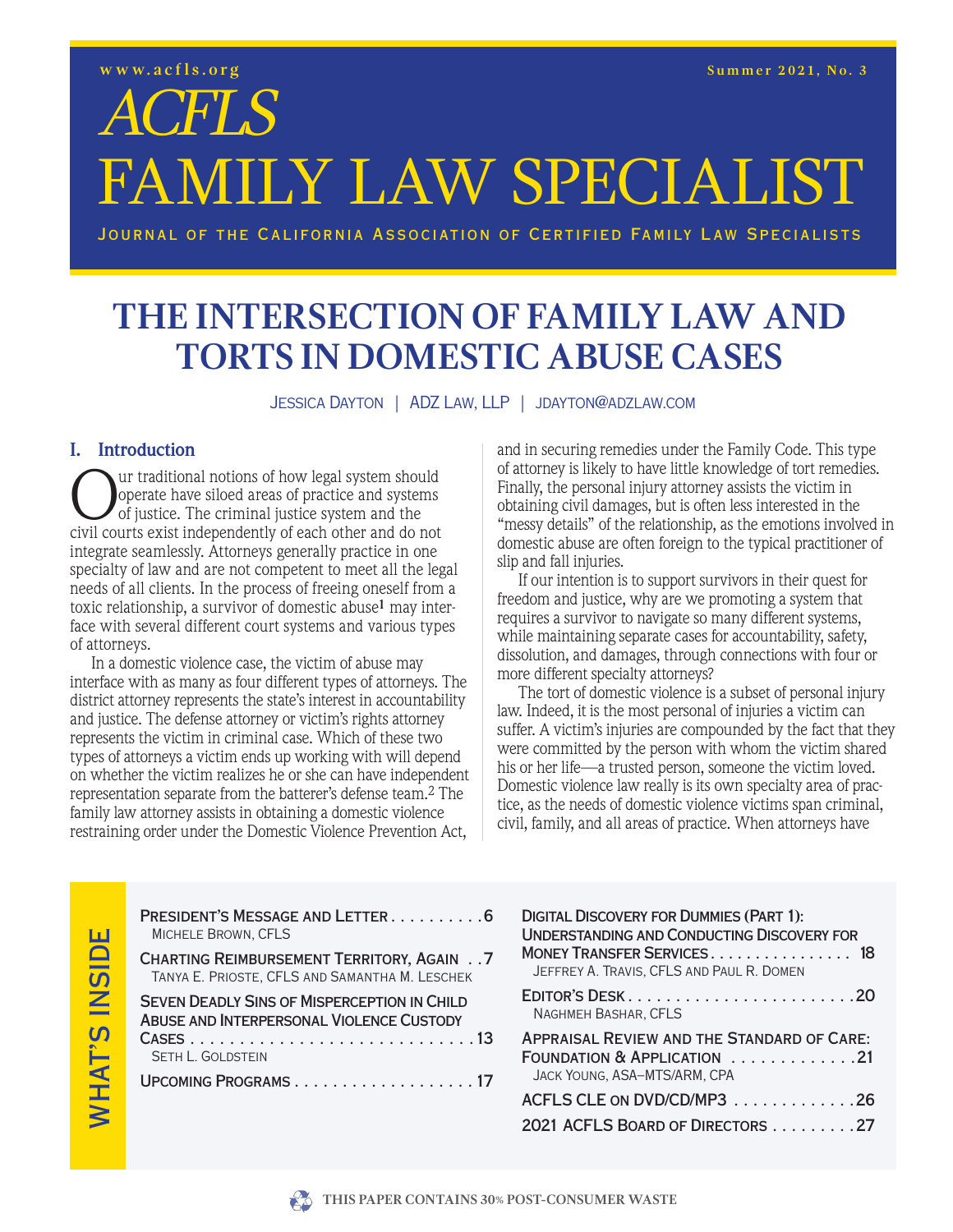# **ACFLS**

### FAMILY LAW SPECIALIST

Summer 2021, No. 3

#### Journal of the California Association of Certified Family Law Specialists

**PRESIDENT** Michele Brown, CFLS

Vice-President Sherry Peterson, CFLS

Journal Editor Naghmeh Bashar, cfls

Associate Journal Editor Nathan Gabbard, CFLS

> **PRINTING** Print2Assist

Production Coordinator Sublime Designs Media

*Family Law Specialist* is a publication of the Association of Certified Family Law Specialists.

Send your submissions in Word by email to: Naghmeh Bashar, CFLS Journal Editor Email: Naghmeh@antonyanmiranda.com

All contributions become the intellectual property of ACFLS and may be distributed by ACFLS in any fashion it chooses, including print, internet and electronic media. Authors retain the right to independently republish or distribute their own contributions.

This journal is designed to provide accurate and authoritative information in regard to the subject matter covered and is distributed with the understanding that ACFLS is not engaged in rendering legal, accounting or other professional advice. If legal advice or other expert assistance is required, the services of a competent professional person should be sought.

#### ACFLS Mission Statement

It is the mission of ACFLS to promote and preserve the Family Law Specialty. To that end, the Association will seek to:

- 1. Advance the knowledge of Family Law Specialists;
- 2. Monitor legislation and proposals affecting the field of family law;
- 3. Promote and encourage ethical practice among members of the bar and their clients; and
- 4. Promote the specialty to the public and the family law bar.

#### **ACFLS EXECUTIVE DIRECTOR**

For circulation, membership, administrative and event registration requests, contact:

Dee Rolewicz, ACFLS Executive Director 1296 E. Gibson Rd, Ste. #A253 Woodland, CA 95776 (916) 217-4076 • Fax: (916) 930-6122 Email: executive.director@acfls.org

© 2021 Association of Certified Family Law Specialists

a discreet approach to their practice, the legal needs of domestic abuse victims are often overlooked. Domestic violence law requires a subset of knowledge that is unique to the experiences and dynamics of power and control as they play out in every aspect of life. Because domestic abuse victims have needs and rights that transcend all areas of practice, where an attorney is only knowledgeable in one area, he or she may be doing a disservice to the client.

While of course as attorneys we would never want to disadvantage our client, we also have the personal incentive not to violate the Rules of Professional Conduct. We have an ethical obligation to inform clients of potential causes of action. This can be found in our duties of competence, diligence, and communication.3 When representing a victim of domestic abuse in a family law case, it is incumbent upon the attorney to explore, or to refer for consultation, the possibilities of tort remedies.

#### **II. Available Tort Remedies**

#### **Domestic Violence**

#### *The Statute*

The tort of domestic violence requires the infliction of injury from abuse caused by a person having a relationship with the victim.4 "Abuse" is defined both by the Penal Code and the Family Code.<sup>5</sup> The relationship requirement is defined by the Family Code.<sup>6</sup> From a personal injury perspective, physical abuse is easily identifiable and easily provable. However, in addition to physical abuse, Family Code section 6320 creates liability for coercive control, a pattern of behavior that unreasonably interferes with a person's free will and personal liberty.7 Codified examples include isolation, deprivation of basic necessities, and controlling movements, communications, or finances.<sup>8</sup> Suing someone for emotional harm, without accompanying physical harm, is complicated by issues of causation and proving damages.9

#### *Legislative History*

California was the first state in the country to recognize a unique tort of domestic violence. Prior to the inception of Civil Code section 1708.6, Californians would pursue domestic violence tort remedies through general assault and battery claims. Indeed, in many states, these are still the only options for victims to redress civil claims of domestic violence.10 Nine states still uphold interspousal tort immunity, $11$  a concept abolished by California in 1962.12 However, even those states that bar intentional torts between spouses during marriage permit such actions after dissolution for tortious abuse during the marriage.13

In enacting Civil Code section 1708.6 in 2002, the California Legislature made the following findings:

> (a) Acts of violence occurring in a domestic context are increasingly widespread.

(b) These acts merit special consideration as torts, because the elements of trust, physical proximity, and emotional intimacy necessary to domestic relationships in a healthy society makes participants in those relationships particularly vulnerable to physical attack by their partners. (c) It is the purpose of this act to enhance the civil remedies available to victims of domestic violence in order to underscore

society's condemnation of these acts, to ensure complete recovery to victims, and to impose significant financial consequences upon perpetrators.14

California's enactment of Civil Code section 1708.6 followed the United States Supreme Court's striking down the federal civil remedy for victims of violence against women, contained in the Violence Against Women Act of 1994.15 Accordingly, it became the responsibility of individual states to address civil remedies for victims of domestic violence.16 The enactment of Civil Code section 1708.6 just two years later affirmed California's clear intent to fulfill the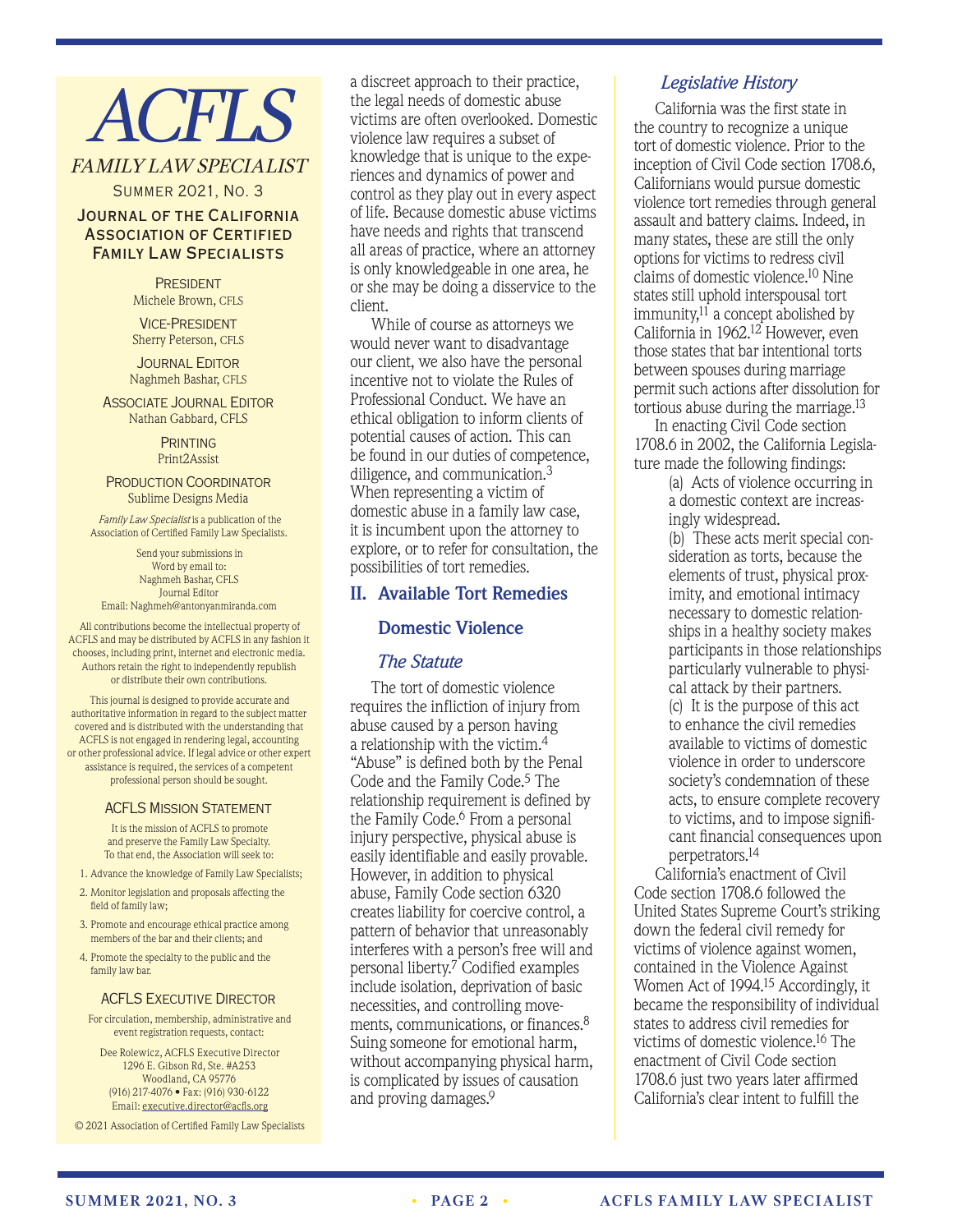promise of more complete remedies to victims of domestic violence.17

The analysis of Assembly Bill Number 1933 states, "[t]his bill strengthens and clarifies the relief available to victims of domestic violence in two ways. First, this bill offers a clear statement of the state's policy that victims of domestic violence be able to bring suit against their abusers and recover damages. By creating a specific tort of domestic violence, this bill gives victims and the courts a clear statement of the rights and remedies of victims in these cases. Second, this bill allows an award of attorney's fees in a case based on domestic violence, a remedy not available under existing law."18

#### *Continuing Tort Doctrine*

The Court of Appeal in *Pugliese v. Superior Court* addressed the question of whether a domestic violence victim could recover for acts of domestic violence occurring prior to the three-year statute of limitations prescribed by Code of Civil Procedure section 340.15.19 In *Pugliese,* the divorced wife sued the former husband for assault, battery, intentional infliction of emotional distress, and violation of civil rights, alleging the former husband had engaged in a pattern of domestic abuse throughout their 13-year marriage and after divorce, the last act of which occurred within three years of the filing of the complaint.20 The plaintiff sought damages for all acts of abuse, even those occurring prior to the three-year statute of limitations.21 In response, the defendant in *Pugliese*  moved to exclude all references to alleged acts of domestic violence that had occurred more than three years prior to the filing of the complaint.22

The Court of Appeal in *Pugliese* held domestic violence victims are entitled to seek recovery for all acts of domestic abuse occurring during the domestic relationship, so long as they are able to prove a continuing course of abusive conduct.23 The *Pugliese* Court explained, "we believe the Legislature adopted by statute the continuing tort theory, thus allowing domestic violence victims to recover damages for all acts of domestic violence occurring during the marriage, provided the victim proves a continuing course of abusive conduct and files suit within three years of the 'last act of domestic violence.'"24

The continuing tort doctrine is applicable to domestic violence as a "continuing wrong."25 And "where a tort involves a continuing wrong, the statute of limitations does not begin to run until the date of the last injury or when the tortuous acts cease."26 The defendant in *Pugliese* attempted to argue the domestic violence consisted of discrete acts.27 However, the *Pugliese* Court rejected this notion, recognizing, "[d]omestic violence is the physical, sexual, psychological, and/or emotional abuse of a victim by his or her intimate partner, with the goal of asserting and maintaining power and control over the victim. Most domestic violence victims are subjected to 'an ongoing strategy of intimidation, isolation, and control that extends to all areas of a woman's life, including sexuality; material necessities; relations with family, children, and friends; and work.'"28

#### **Sexual Battery**

Domestic abuse is not limited to physical violence. Many victims of domestic abuse are also experiencing sexual assault by their partners. The tort of sexual battery is available both to those who do not intimately know their assailant and those who do. California Civil Code section 1708.5 provides a cause of action for acts with intent to cause a harmful or offensive contact with the intimate parts of another, or by use of his or her intimate part, and a sexually offensive contact with that person directly or indirectly results.<sup>29</sup> The statute of limitations is the latter of ten years or three years from the discovery of the harm.30

#### **Gender Violence**

Gender violence encompasses acts that would constitute a criminal offense under state law. It involves the use, attempted use, or threatened use of physical force, committed at least in part based on the gender of the victim, regardless of whether those acts resulted in prosecution.<sup>31</sup> Gender violence is also a physical intrusion of a sexual nature under coercive conditions.32 By definition, domestic abuse is also gender violence.

#### **Sexually Transmitted Diseases**

Case law is settled that an individual has a duty not to transmit a sexually transmitted disease if the individual knows or should know that he or she is infected.33 Numerous possible causes of action may address the transmission of sexually transmitted diseases. One could plead battery, intentional or negligent infliction of emotional distress, fraud by concealment, fraud by misrepresentation, or negligent misrepresentation. Depending on the theory of liability, actual or constructive knowledge is required.

These cases are challenging and carry the reality of diminished privacy, and complex issues of proof and causation. The statute of limitations will depend on the legal theory; negligence-based theories carry a two-year statute of limitations,34 whereas the statute of limitations for fraud-based theories is three years.35

#### **Human Trafficking**

Some dissolution of marriage clients may in fact be victims of human trafficking, who are escaping an environment of forced labor or services. The elements of a human trafficking cause of action require the deprivation or violation of the personal liberty of a person by substantially restricting his or her liberty. This is accomplished by force, fear, fraud, deceit, coercion, violence, duress, menace, or threat of unlawful injury, under circumstances where the victim reasonably believed it was likely that the person making the threats would carry them out.<sup>36</sup> These cases require a sharp eye and assessment of the true living situation of the parties. Where dynamics of control and coercion have overridden your client's freedom, consider whether human trafficking has taken place.

#### **Stalking**

Stalking can occur during the relationship or after. The image of an obsessive outcast leaving a flower on the car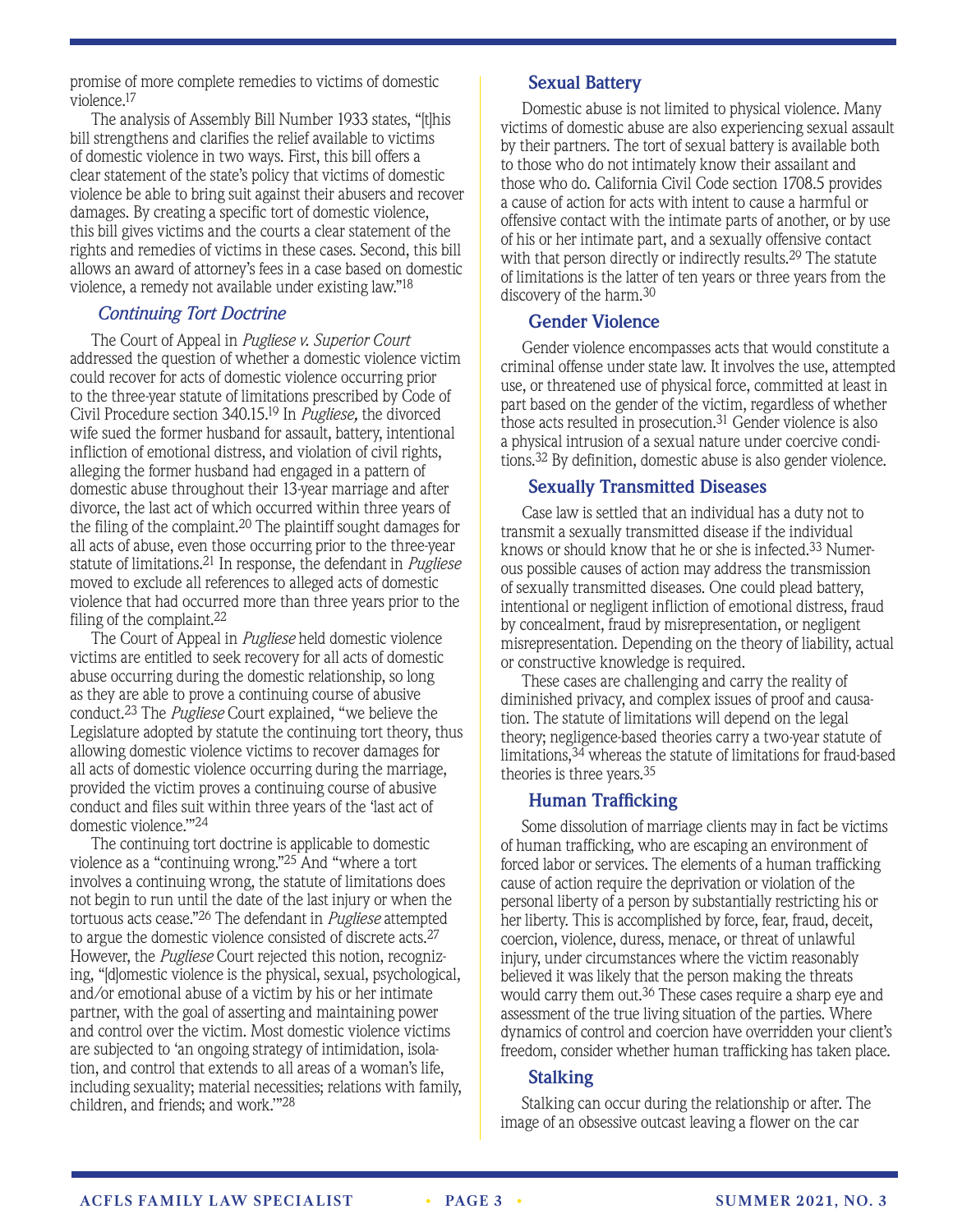of a stranger is not the norm. Stalking happens whenever a person engages in conduct intending to follow, alarm, or harass an individual, and the individual reasonably feared for his or her safety or suffered substantial emotional distress.37 This dynamic happens when an abusive partner attempts to maintain control within the relationship, most commonly when the survivor client attempts to leave the relationship.

#### **Distribution of Sexually Explicit Materials**

This is more commonly referred to as "revenge porn," but perhaps we should reconsider our use of that terminology. "Revenge" suggests the target of the crime has done something wrong and is therefore deserving of retaliation. The word "porn" has consent inherent within it. The distribution of sexually explicit materials is image-based sexual abuse. It is a crime and it is also a tort. The elements require the intentional distribution by any means of the image of another, without the other's consent, where the defendant knew the plaintiff had a reasonable expectation the material would remain private, and the image exposes an intimate body part of the other person or shows him or her engaging in a sexual act.38

#### **Unlawful Recordings**

Because California is a two-party consent state, a civil cause of action exists to provide damages based on unlawful recordings, which include willful eavesdropping or recording of confidential communication.39 This cause of action may not be brought where there is an exception in a restraining order that allows a protected party to record the restrained party,40 or where a victim of domestic violence records for the purposes of collecting evidence to obtain a domestic violence restraining order.<sup>41</sup>

#### **III. Damages (What is at Stake)**

No financial amount can compensate a survivor of domestic violence for the abuse he or she has suffered. However, financial recovery can go a long way to helping a survivor rebuild his or her life and to hold the abuser accountable. In addition to the compensation for injuries, a civil tort claim may provide a victim the forum for justice that he or she was denied in the criminal court. It can also provide the accountability that can be lost in the dissolution of marriage case in our no-fault state.

As in any personal injury case, it is possible to recover special and general damages. Some torts also specifically provide for statutory attorney fees.42 Calculation of damages is an art, not a science. Of course, it is easy to quantify medical costs, lost wages, and damaged property. However, the calculation of emotional and psychological damages is more nuanced. Experts can be used to value less tangible items such as the cost of future therapy, the value of the impact on relationships, and the impact on a victim's ability to work. Once these concrete numbers are established, the goal is to determine what a client feels can make them whole.

The assets of the defendant must also be considered. It provides little leverage for settlement to demand in excess of what a defendant has. That will only serve to motivate the

defendant to litigate. Similarly, a judgment in excess of what a defendant has provides no tangible relief to a survivor. Domestic violence tort remedy is complicated by the lack of insurance coverage availability. Exclusions for intentional torts require that recovery be out of the defendant's assets rather than insurance coverage.

The act of valuing your case is one that must be done in conjunction with your client in consideration of his or her goals and the overall strategy of all open and potential cases.

#### **IV. Litigating the Civil Financial Settlement Within the Existing Family Law or Restraining Order Case**

It is not always necessary to bring a separate tort action when representing a victim of domestic abuse in their dissolution or restraining order case. The Domestic Violence Prevention Act provides for prevailing party attorney's fees as well as payment for costs and services.43 A domestic violence victim's needs may be met by pursuing his or her damages amount within these categories.

In addition, a global settlement in a dissolution can include civil damages. The tort claim resulting from a domestic violence case may be resolved by the tortfeasor spouse agreeing to an unequal division of community property in compensation for his or her tortious actions. This has the added tax benefit to the injured spouse in that the equalization payment is part of the dissolution and thereby tax-exempt as a transfer incident to divorce.44

However, addressing these potential tort claims can stall settlement of the dissolution of marriage case. The abusive spouse will no doubt want confirmation the Marital Settlement Agreement includes a provision stating it resolves all claims between the parties. You may have to file a separate tort action to address those claims. Be aware that by agreeing to a "waiver of all claims" or "resolving all claims" without a knowing and informed waiver by the client of his or her tort claims is not an informed waiver. Make sure you do not foreclose your client's options with an uninformed settlement.

If you are litigating a dissolution of marriage and civil case simultaneously, California Rules of Court 5.2 gives the family court discretion to take jurisdiction over related matters.45 A dissolution of marriage proceeding may be consolidated with a civil action in certain instances.46 However, given the right to trial by jury in a civil case, the family law judge may require a jury trial waiver as a condition of consolidation. In the alternative, the judge may decide nonjury matters and submit the other issues to a jury.

#### **V. Conclusion**

When practitioners have tunnel vision about their area of practice, it is the client who is hurt. If you are not prepared to advise your client on all their options, seek competent counsel in related areas of law. No attorney knowingly wants to revictimize a survivor of domestic abuse, and by foreclosing options for a survivor without their knowledge, you may be depriving the survivor of agency in their process of healing and justice.